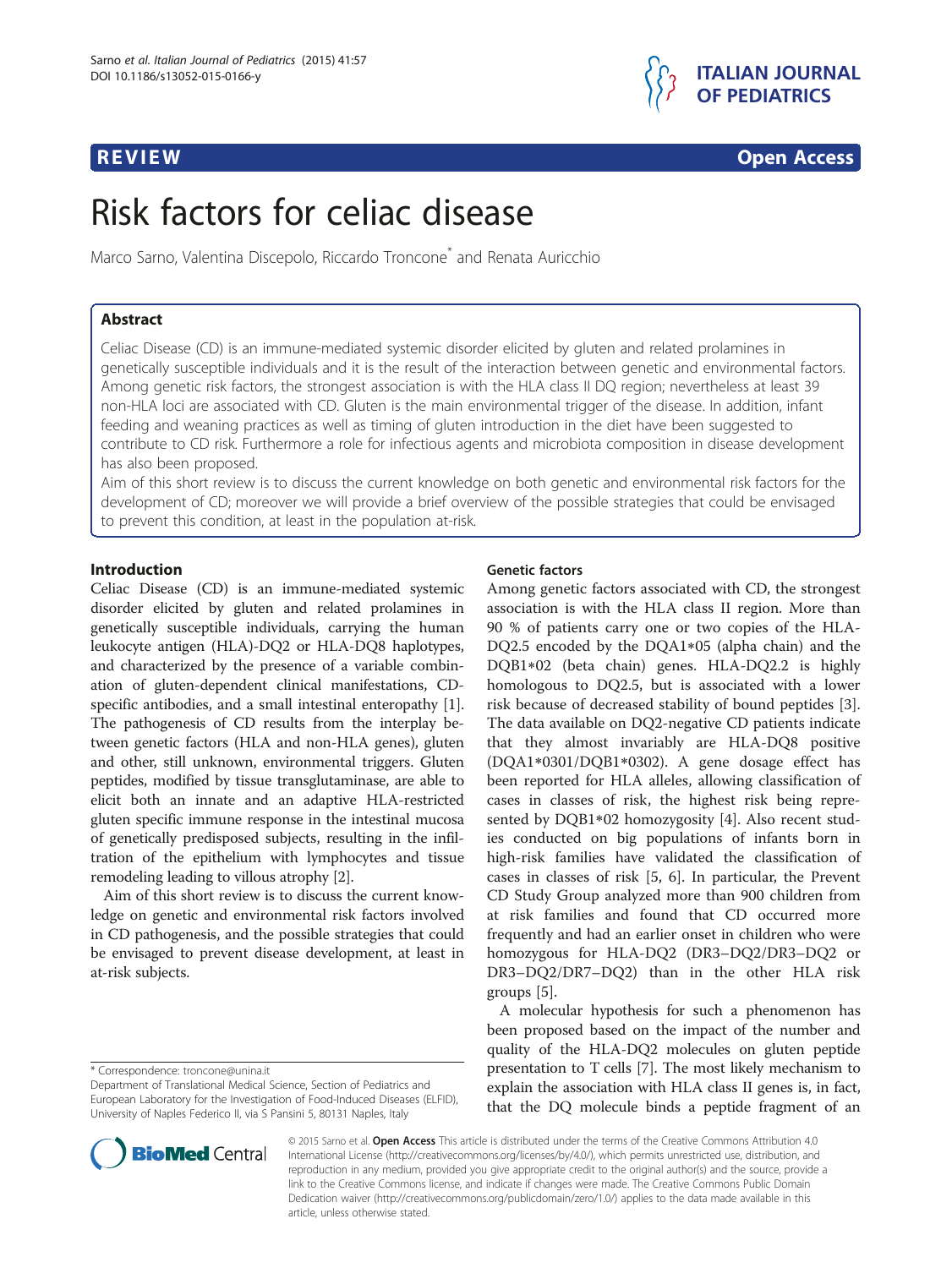antigen involved in the pathogenesis of CD to present it to T cells.

The major histocompatibility complex class I region is also associated with CD risk. As a matter of fact, recently, a fine mapping of the MHC association signal has been performed and five new associations have been identified as risk factors independent of the HLA-DQ accounting for an additional 18 % of CD heritability, and providing evidence that the MHC class I region is an important locus in CD risk [\[8\]](#page-4-0). Of note, TcRαβ intraepithelial lymphocytes, responsible of the villous atrophy observed in CD patients' small intestine, are restricted to MHC class I recognition. Thus the results of this study provide basis for a correlation between the MHC class I locus and the role of IELs in CD pathogenesis.

According to family studies, 87 % of total CD heritability could be explained [\[9](#page-4-0)], however the MHC-HLA region accounts only for 41 % of it, while the remaining is shared by an unknown number of non-HLA genes whose contribution taken singularly is modest, and estimated to be about 6 % globally. This suggests that there is still a 40 % of "missing heritability" that has not been revealed yet, but could probably be explained by common variants with very low effects or rare variants with mild effect that are not easily recognized by classical genome wide association studies (GWAS) due to lack of statistical power [[10](#page-4-0)].

The identification of non-HLA risk factors can contribute to improve the identification of high-risk individuals eligible for possible future prevention strategies. In 2011, using the Immunochip platform to search for genetic association within regions of immunological interest, Trynka and colleagues [[11](#page-4-0)] analyzed more than 12 thousands CD patients, not only confirming the loci that have been previously discovered by GWAS [[12, 13](#page-4-0)], but most importantly identifying new susceptibility genetic variants, thus bringing the number of CD-associated risk loci to 40 including the HLA class II region. These loci are represented by 57 independent single nucleotide polymorphisms (SNPs), only 29 of which are located to coding sequences of a single gene, involved in most cases in immune processes, particularly T cell activation and recruitment, but also linked to several different biological pathways: cell differentiation, inflammation, migration [\[11](#page-4-0)].

In fact, as for other immune-mediated disorders, most of the identified SNPs are located in non-coding regions of the genome, suggesting that genetic regulatory mechanisms may be affected. On this basis most of recent genetic work has been focused on the study of factors that could impact on regulation of the expression of nearby protein coding genes (e-QTLs), but also of non-coding RNAs (ncRNA). Of interest, e-QTLs analysis revealed that a discrete amount of SNPs contributed to tissue-specific or specific-stimuli-triggered gene expression. Moreover it has been shown that for many immune-mediated disorders, including CD, some SNPs overlap with ncRNA regions, thus potentially contributing to differential expression of micro-RNA and long ncRNA compared to healthy subjects [\[10\]](#page-4-0). Of further interest, 64 % of the identified loci are shared with at least one other autoimmune disease (e.g. type 1 diabetes T1D). On this basis, the same Immunochip approach has been applied also to 14 autoimmune disorders other than CD and about 60 loci have been found to be associated to most diseases, suggesting that they might include genes controlling early and/or key processes involved in the development of autoimmunity [[10\]](#page-4-0).

#### Environmental factors and early feeding practice

Among environmental factors the relationship between the infant feeding practices in the first year of life, particularly breast feeding and the modalities of gluten introduction (time, amount) have been the focus of several studies.

In 2006, a review and meta-analysis considered six observational case–control studies [[14](#page-4-0)], finding an association between duration of breastfeeding and reduced risk of developing CD. These studies compared early feeding practices of CD patients to those of non-celiac control subjects, by using questionnaires or interviews. The authors concluded for a protective effect of breastfeeding, but at the same time identified limitations of these case–control studies, such as recall bias and the possibility of misclassification of controls, or other risk factors that could be unbalanced across children, and indicated necessity of new studies. As far as the modalities of gluten introduction are concerned, data obtained by one observational study conducted on a cohort of HLA-DR3/4 positive infants or first degree relatives of patients with T1D [[15\]](#page-4-0) suggested that is more cautious to introduce gluten containing food between 4 and 6 months, avoiding earlier and later introduction.

In the last few years, new relevant studies have been published, including two randomized, double-blinded trials. The Prevent CD [\[5](#page-4-0)] study is a multicenter, doubleblinded, placebo-controlled dietary-intervention trial involving 944 children HLA-DQ2 or -DQ8 positive, with at least one first-degree relative with CD. The hypothesis was that the exposure of genetically predisposed infants to small quantities of gluten at 16 to 24 weeks of age, preferably during breastfeeding, could reduce frequency of CD at the age of 3. The participants were randomly assigned to receive daily placebo or 100 mg of immunologically active gluten from 16 to 24 weeks of age. The results showed a cumulative incidence of CD at 3 years of age similar in the gluten group and placebo group (5,9 % and 4,5 % respectively). Breastfeeding did not influence CD development. CD was significantly more frequent in the group of children who were homozygous for HLA-DQ2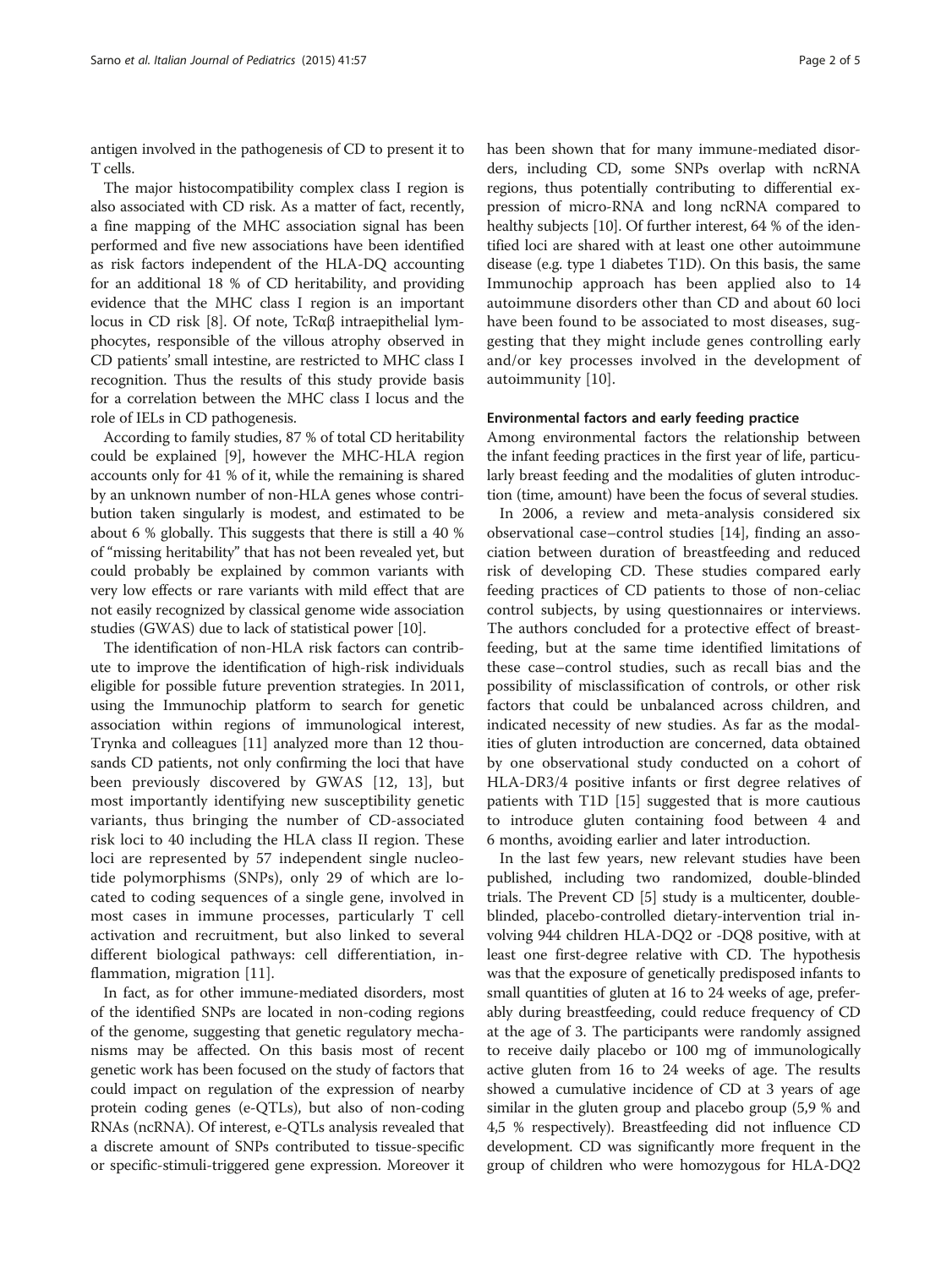than in the other HLA risk groups. Thus these results do not support the hypothesis that introduction of small amounts of gluten during breastfeeding in the window between 16 and 24 weeks of age could protect genetically predisposed infants from CD development.

The Risk of CD and Age at Gluten Introduction (CELI-PREV) [\[6](#page-4-0)] trial was a multicenter, randomized, interventional trial that explored the relationship between age of gluten introduction and risk of CD, testing the hypothesis that gluten introduction should be delayed in infants who have a familiar risk. Newborns with a first-degree relative with CD were randomly assigned to gluten introduction at 6 months (group A) or 12 months (group B) and serology was evaluated at different times. Results showed that at 2 years of age, the prevalence of CD autoimmunity and CD was higher in group A (16%vs 7 % and 12 % vs 5 % respectively), while at 5 years these differences were no longer significant for autoimmunity (21 % vs 20 %) and overt CD (16 % vs 16 %). None of other variables studied, including breastfeeding, had a significant effect in predicting the development of CD. This study confirmed that the prevalence of autoimmunity and overt CD was significantly higher in children with high-risk HLA genotypes as compared with children with standard-risk HLA genotypes. Taken together, these studies showed that neither the timing of gluten introduction nor breastfeeding had a significant impact on the risk to develop CD; however, a delayed gluten introduction was associated with a later onset of the disease. Both studies conclude that the major risk factor of early onset is the HLA-DQ2 homozygosity [[5, 6](#page-4-0)].

The Environmental Determinants of Diabetes in the Young (TEDDY) study [[16](#page-4-0)] is a multicenter prospective birth-cohort study. Children were screened annually from the age of 24 months for anti-tTGA levels. During a 5 years follow-up, 12 % of the enrolled children developed CD autoimmunity and 5 % developed overt CD. Introduction of gluten before 17 weeks or later than 26 weeks was not associated with an increased risk for CD autoimmunity or CD development.

The Norwegian Mother and Child Cohort Study [\[17\]](#page-4-0) is a prospective population-based pregnancy cohort study aimed to assess the association of CD-development with prenatal and perinatal factors (fetal growth, birth weight, mode of delivery, parental smoking, maternal education) and with early feeding practices as the age of gluten introduction and breastfeeding. In this study, a delayed gluten introduction was associated with an increased risk of CD, and a positive association between breastfeeding duration >12 months and CD risk was found compared to breastfeeding <6 months. The authors invite to cautiously interpret these data, considering a protective effect of breastfeeding limited only to early onset disease, or a possible involvement of a delayed gluten introduction

associated with a higher amount of gluten in this group of children.

The Generation R [\[18\]](#page-4-0) is another prospective cohort study, involving 1679 Dutch children positive for HLA-DQ2/DQ8, with the aim to examine the relationship between time of gluten introduction, breastfeeding and development of CD autoimmunity at 6 years of age. No association was found between breastfeeding duration or timing of gluten introduction and CD autoimmunity.

Not only early feeding practices, but also the amount of gluten introduced during weaning has been hypothesized to play a role in conferring risk of CD development. During a period between 1985 and 1994 (the so called "Swedish epidemics") the incidence of CD rose from 65 per 100,000 to 198 per 100,000. Such a rise in CD-incidence has been attributed to an increase in the amount of gluten content in infant formulas and with a decrease in breastfeeding practice. The Exploring the Iceberg of Celiacs in Sweden (ETICS) [[19](#page-4-0)] study compared two birth cohorts of 12 years old children, born in 1993, during the celiac epidemic, and born in 1997 (the epidemics ended in 1995), investigating the prevalence of CD and feeding habits. The main difference was the amount of gluten in baby food (38 g/child/day vs. 24 g/child/day). Moreover, women in the 1997 cohort breastfed for a longer period of time after having introduced gluten as compared with the 1993 cohort, (9 vs. 7 months,  $P < 0.001$ ), and a significantly larger proportion of women continued breastfeeding beyond gluten introduction (78 % vs. 70 %, respectively; P < 0.001). The total prevalence of CD was 29 in 1000 and 22 in 1000 for the 1993 and 1997 cohorts, respectively. The findings of the ETICS study suggest that high amount of gluten introduced during the first year of life may contribute to the risk of CD, although the small differences in the final prevalence request caution.

A practical guide including recommendation of early feeding practice and timing of gluten introduction is reported in Table [1](#page-3-0).

# Other environmental factors: is there a role for infectious agents?

The possible role of infectious agents is suggested by several pieces of evidence, firstly CD has a seasonal pattern. Data extracted from the population based incidence register of CD in Swedish children diagnosed from 1973 to 1997 showed that the incidence of CD in children below 2 years of age was higher if they were born during the summer/spring season as compared with the winter/ autumn season. This pattern was more pronounced for boys respect to girls, suggesting an interaction between environmental factors and gender. It is possible to suppose that children born in the summer time have been in uterus during the winter period, when the rate of maternal infections is higher. Furthermore they are weaned,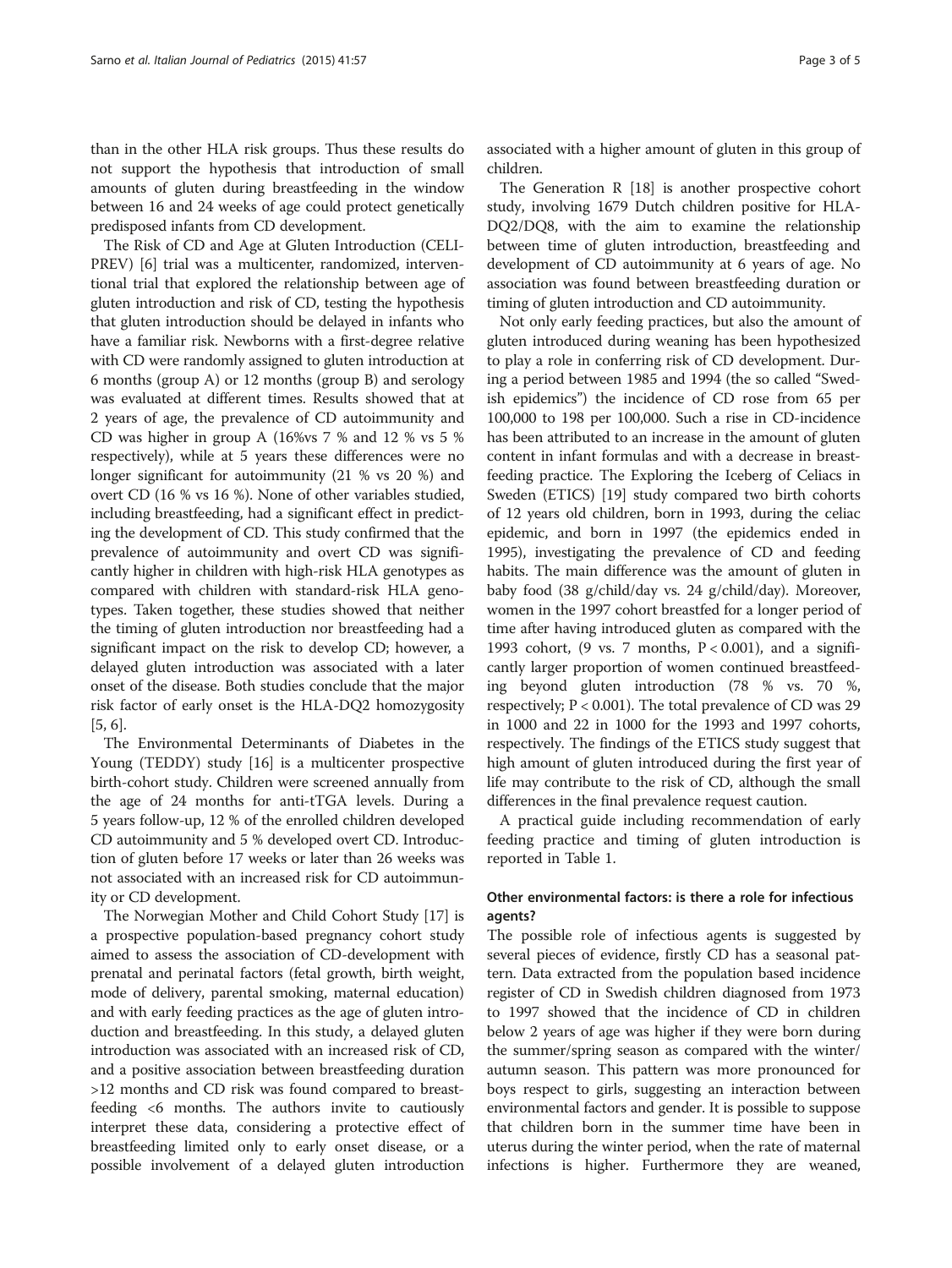#### <span id="page-3-0"></span>Table 1 Early feeding practice and risk of CD

● It should be considered that data concerning early feeding practices have been obtained from at-risk families (where at least one CD patient was present), and that possible recommendations should apply only to genetically susceptible individuals. (Of note, one third of European infants is at-risk of CD).

● No evidence that any breast feeding, its duration or persistence at the time of gluten introduction, has an effect on CD risk. However breastfeeding remains recommended.

● Early introduction of small amount of gluten does not induce tolerance.

• Later gluten introduction delays CD onset, but does not prevent its occurrence.

● Weak evidence that high amount of gluten at weaning increases CD risk, but it seems reasonable to discourage consumption of high amounts of gluten in the first year of life.

including gluten introduction, during winter, when the infections risk is higher. The absence of correlation between seasonality and CD risk in children diagnosed after 2 years of age suggests that environmental factors could have an impact on early immune system development, especially during the first years of life [\[20\]](#page-4-0).

The role of early infections was explored in a population-based incident-case referent study conducted in Sweden. Having three or more parental-reported infections, regardless of the type of infection, during the first six months of life was associated with a significantly increased risk of CD, and this remained after adjusting for infant feeding and socioeconomic status. As predicted, the risk to develop CD increased synergistically in infants with a history of repeated infections and large amounts of gluten introduced after discontinuing breastfeeding [\[21\]](#page-4-0).

Specific infectious agents are considered as possible environmental factors triggering autoimmune diseases, having a role in gut permeability alteration and immunity activation. The adenovirus serotype 12 (Ad12) was associated with CD. Immunological cross reactivity of a Ad12 peptide within the alpha-gliadin was proposed as link between Ad12 infection and CD triggering [[22](#page-4-0)], but further studies did not support this hypothesis. In 2006, a longitudinal study involving children carrying the CDassociated HLA risk alleles explored correlation between CD autoimmunity development and rotavirus infections, detected as rotavirus antibodies increase. Results showed that frequent rotavirus infections predicted a higher risk of CD autoimmunity [[23](#page-4-0)].

Furthermore, increasing evidences support a role of the intestinal microbial environment and the development of the disease. An inverse relationship between Helicobacter Pylori and CD has been also reported. The observation that children who were born by elective caesarean section have an increased risk in comparison to those born by vaginal delivery has also been put in relation with the different composition of the intestinal microbiota. As a

matter of fact, differences in microbiota composition between CD patients and healthy controls have been described. In particular, an increase in Bacteroides species (spp) and reductions of Bifidobacterium spp. were found in untreated CD patients and those differences persisted in part despite adherence to a GFD. E. Coli and Staphylococcus were also higher in untreated CD patients, but these differences disappeared upon a GFD. Intestinal microbiota composition has an important role in gut immunity modulation, thus intestinal dysbiosis could possibly impact on the risk of CD development. However it remains unclear whether changes in microbiota are a cause or a result of intestinal inflammation [\[24](#page-4-0)].

### Conclusions

The impact of genetic factors on the development of CD is strongly supported by the high concordance rate in monozygotic twins [\[9\]](#page-4-0) and further emphasized by the results of the prospective studies conducted in at-risk cohorts, mainly represented by infants born in families with at least one celiac member. On the other hand, the relevance of environmental factors in triggering CD is suggested by the significant changes in the incidence of the disease by time and place. Evidence from the United States [\[25](#page-4-0)] and from Finland [[26\]](#page-4-0) suggest that the seroprevalence of CD as defined by high levels of anti-tTGA and anti-endomysium antibodies has significantly increased in the last decades at a rate that cannot be attributed to the genetic drive. The increase is coherent with the hygiene hypothesis, which attributes to the decreased exposure to microbes and the change in microbiota the driving effect of the rise of autoimmune and atopic conditions. Furthermore, the possible role played in pathogenesis by innate cytokines, such as type one interferon, has suggested the possible involvement of viral infections in disease onset. Infectious episodes, especially gastrointestinal infections, could potentially contribute to CD pathogenesis as they might induce an increase in gut permeability with higher antigen penetration and/or may drive the immune system towards a pro-inflammatory T helper 1 response.

Regarding feeding patterns in the first year of life, recent studies have failed to show an impact of breastfeeding duration or timing of gluten introduction on disease development, whereas the data from Sweden point to a possible role of high amount of gluten ingested during the first year of life. All these elements have been integrated by Koning [[7\]](#page-4-0) in an attractive model according to which the amount of immunogenic gliadin peptides presented by APC, the higher expression of HLA-DQ and, possibly, conditions promoting the induction of inflammatory T cell responses, such as a viral infection, may have an impact on the risk of CD [[27](#page-4-0)]. Prevention strategies could be implemented, particularly in families at-risk, based on the